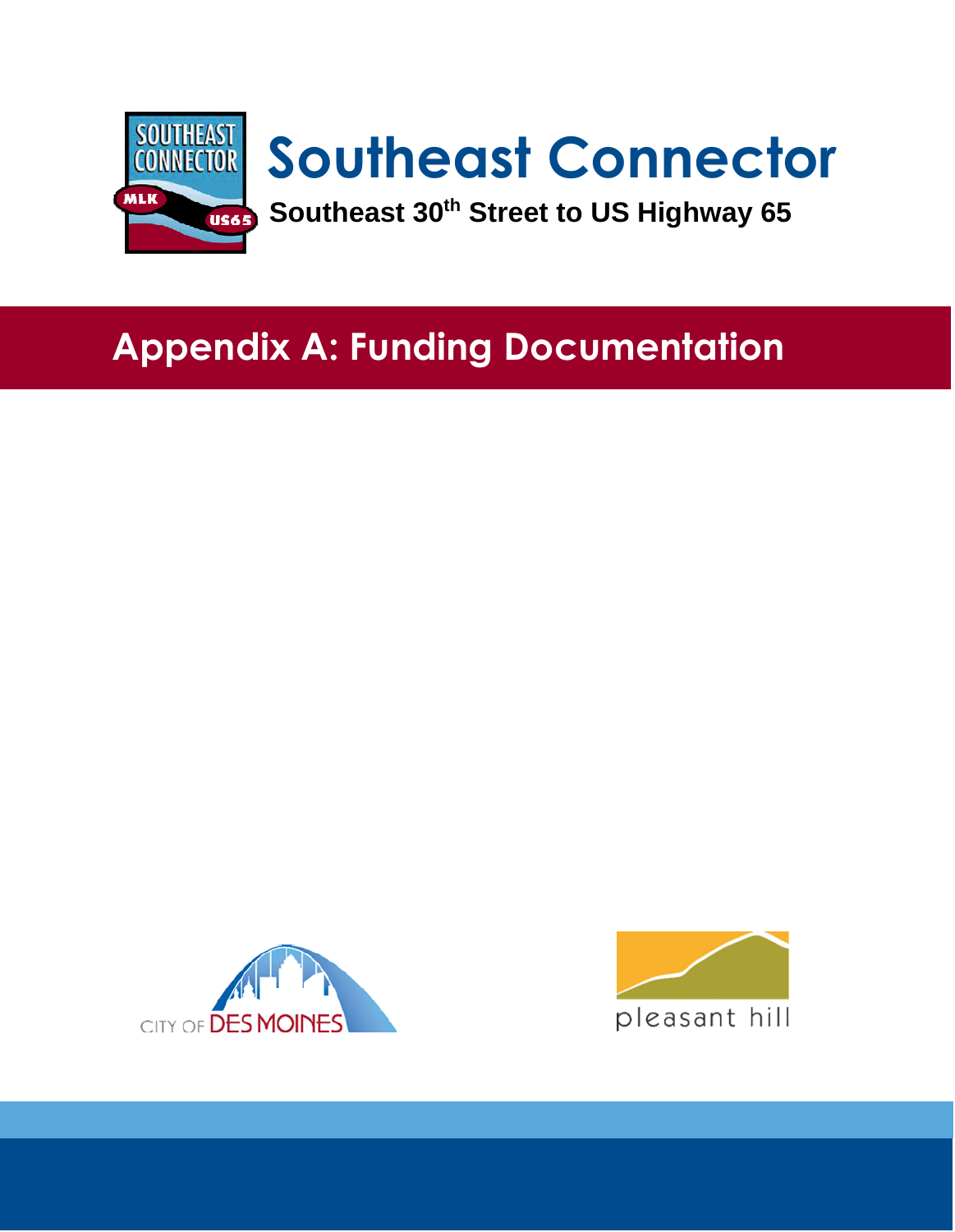

March 25, 2022

The Honorable Pete Buttigieg Secretary of Transportation U.S. Department of Transportation 1200 New Jersey Avenue SE Washington D.C. 20590

RE: Southeast Connector RAISE Grant Application – Funding Commitment

Dear Secretary Buttigieg:

I am writing to confirm that the City of Des Moines is committed to funding the local (non-Federal) costs for the Southeast Connector project.

The Southeast Connector project is included in the City's [FY2023 Recommended Capital Improvement](https://cms2files.revize.com/desmoines/FY2023%20Recommended%20Capital%20Improvement%20Program%20Budget.pdf?pdf=FY2023%20Recommended%20Capital%20Improvement%20Program%20Budget&t=1648048313503&pdf=FY2023%20Recommended%20Capital%20Improvement%20Program%20Budget&t=1648048313503)  [Program Budget.pdf \(revize.com\)](https://cms2files.revize.com/desmoines/FY2023%20Recommended%20Capital%20Improvement%20Program%20Budget.pdf?pdf=FY2023%20Recommended%20Capital%20Improvement%20Program%20Budget&t=1648048313503&pdf=FY2023%20Recommended%20Capital%20Improvement%20Program%20Budget&t=1648048313503) that was adopted on March 21, 2022 by Roll Call [22-0467.](https://councildocs.dsm.city/rollcalls/2022/22-0467.pdf) The City Council Roll Call and Southeast Connector page from the adopted document are attached.

The City of Des Moines has funding available and programmed to complete design and property acquisition, support costs for engineering and inspection during construction and the non-Federal funds for construction of the Southeast Connector.

| Funds encumbered (design) | 715,778      |
|---------------------------|--------------|
| Funds currently available | 10,983,838   |
| Bonds FY23                | 4,000,000    |
| Bonds FY24                | 4,000,000    |
| Bonds FY25                | 3,000,000    |
| Bonds FY26                | 1,000,000    |
|                           | \$23,699,616 |

In addition to the funding listed above, proceeds from corridor property sales are used to fund project costs. There are property sales planned as part of current development projects. The properties identified in current development projects are appraised at \$1,200,000. Local funding in excess of estimated project costs is being held as contingency for ongoing property negotiations and any construction costs that exceed estimates. The current fund contingency is approximately 4% of the \$59,000,000 project budget.

Regards,

Ī

th fhal

Nickolas J. Schaul Finance Director

Attachments: RC 22-0467 and Southeast Connector CIP

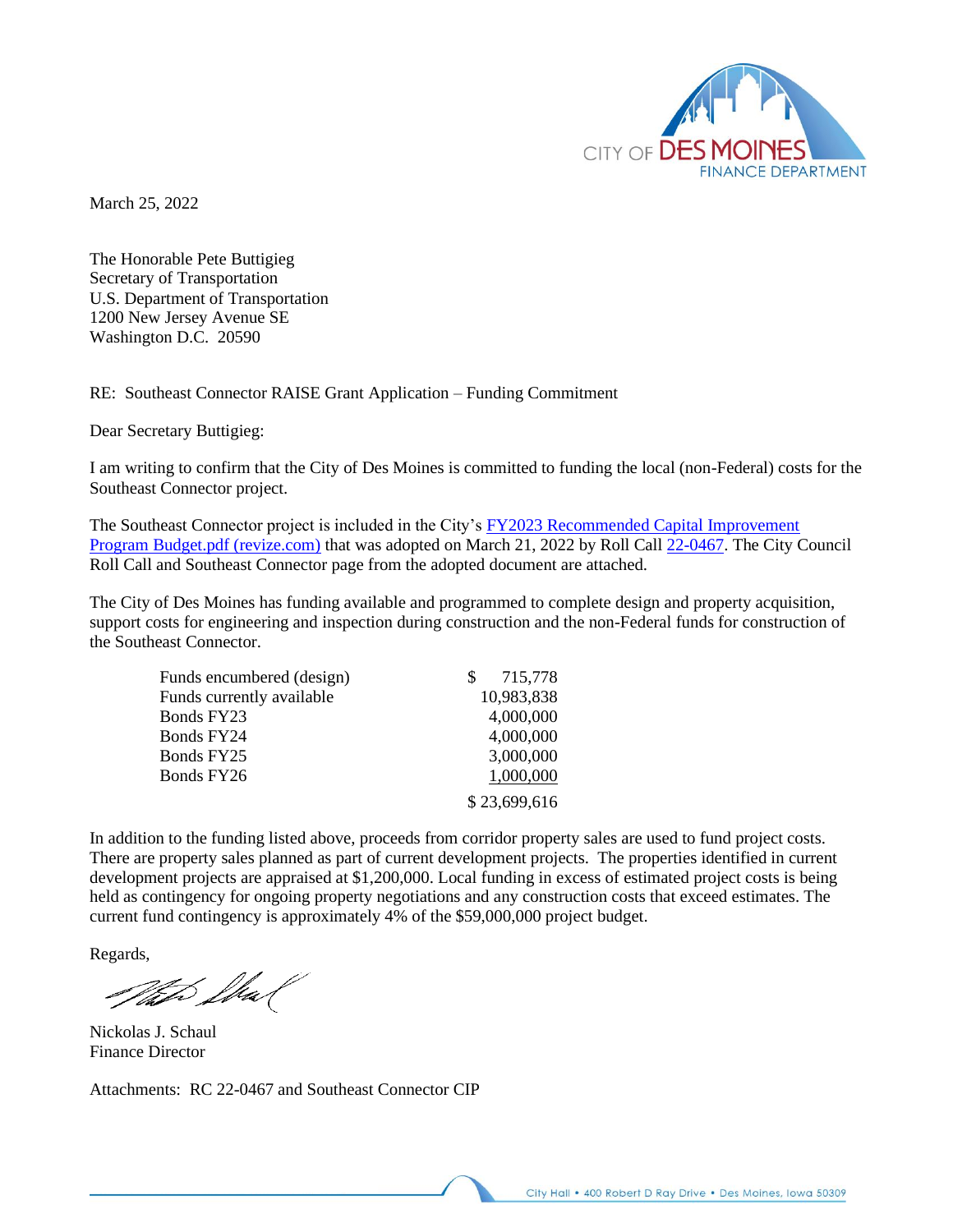

**Agenda Item Number** 

Date March 21, 2022

## HEARING AND ADOPTION OF THE RECOMMENDED CAPITAL IMPROVEMENT PROGRAM PLAN FOR FISCAL YEARS 2022-2023 THROUGH 2025-2026

WHEREAS, the City Manager has submitted a recommended Capital Improvement Program (CIP) Plan which includes the Capital Improvement Plans for fiscal years 2022-2023 through 2025-2026 and includes the Capital Improvement Budgets for fiscal year 2021-2022, as amended, and fiscal year 2022-2023; and

WHEREAS, Section 384.15(3), Code of Iowa, requires a public hearing on the recommended Capital Improvement Program Plan prior to its adoption; and

WHEREAS, on March 7, 2022 by Roll Call No. 22-0327 the City Council set the public hearing to consider the City's recommended Capital Improvement Program Plan for the fiscal years 2022-2023 through 2025-2026 for March 21, 2022 at 5:00 p.m. in the Council Chambers in City Hall, and public notice of such hearing has been published as provided by law in the Des Moines Register; and

WHEREAS, those residents and taxpayers of the City interested in the City's recommended Capital Improvement Program Plan for the fiscal years 2022-2023 through 2025-2026, have been given an opportunity to present to the City Council objections to any part of the Plan and arguments in favor of any part of the Plan at this public hearing.

NOW, THEREFORE, BE IT RESOLVED by the City Council of the City of Des Moines, Iowa, that:

- 1. Upon due consideration of all views and comments presented by City residents and taxpayers, the public hearing on the City of Des Moines recommended Capital Improvement Program Plan for the fiscal years 2022-2023 through 2025-2026 is hereby closed.
- 2. The City of Des Moines recommended Capital Improvement Program Plan for the fiscal years 2022-2023 through 2025-2026, including the Capital Improvement Budgets for fiscal year 2021-2022, as amended, and fiscal year 2022-2023, on file in the Office of the City Clerk is hereby approved and adopted.

DORSEN to adopt, second by  $\triangle A$ Moved by (Council Communication No. 22- /2 6)

APPROVED AS TO FORM:

/s/ Lawrence R. McDowell Lawrence R. McDowell, Deputy City Attorney

| <b>COUNCIL ACTION</b> | <b>YEAS</b> | <b>NAYS</b> | <b>PASS</b> | <b>ABSENT</b>     |
|-----------------------|-------------|-------------|-------------|-------------------|
| <b>COWNIE</b>         |             |             |             |                   |
| <b>BOESEN</b>         |             |             |             |                   |
| <b>GATTO</b>          |             |             |             |                   |
| <b>MANDELBAUM</b>     |             |             |             |                   |
| <b>SHEUMAKER</b>      |             |             |             |                   |
| <b>VOSS</b>           |             |             |             |                   |
| <b>WESTERGAARD</b>    |             |             |             |                   |
| TOTAL                 |             |             |             |                   |
| <b>MOTHIN CARRIED</b> |             |             | OUTRA       | APPROVED<br>Mayor |

## **CERTIFICATE**

I, P. KAY CMELIK, City Clerk of said City hereby certify that at a meeting of the City Council of<br>said City of Des Moines, held on the above date, among other proceedings the above was adopted.

IN WITNESS WHEREOF, I have hereunto set my hand and affixed my seal the day and year first above written.

Bay Condice

**City Clerk**